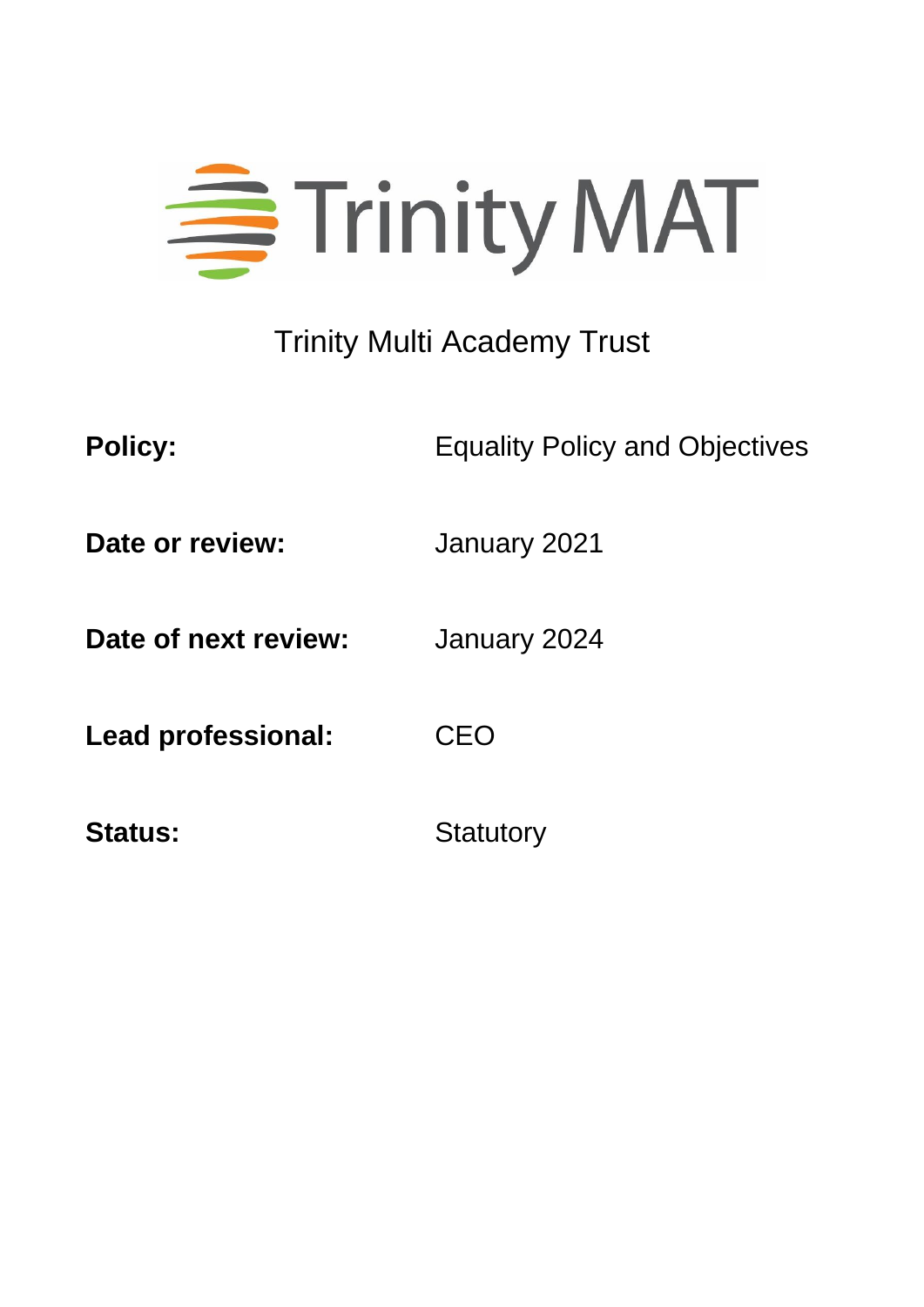## **1. Purpose of policy and guiding principles**

- 1.1. The purpose of this policy is to define Trinity Multi Academy trust's commitment to equality in everything that we do.
- 1.2. Trinity trust is committed to equality in both employment and education provision. We recognise the diverse nature of our locations and services, and aim to ensure that students, parents, governors, employees, contractors, partners, directors, clients and those who may potentially join the trust community, are treated fairly, and with dignity and respect.
- 1.3. The trust opposes all forms of discrimination and it is our policy and ethos to promote equality to all, irrespective of:
	- Age
	- Disability
	- Sexual orientation
	- Race (including nationality, ethnic or national origin)
	- Gender (including gender reassignment)
	- Religion or belief
	- Pregnancy or maternity
	- Marital status (including civil partnerships)
	- Carer responsibilities
	- Domestic circumstances
	- Trade Union affiliation.
- 1.4. The trust undertakes not to discriminate unlawfully, or treat people less favourably, on the grounds of any Protected Characteristics defined by the Equality Act 2010 (and any future amendments to the Act), or any other ground that cannot be justified.
- 1.5. The trust recognises that it is also unlawful to discriminate by association or perception, e.g. treating a student unfairly based on the Protected Characteristics of their parents or other family members.
- 1.6. This policy recognises the four types of unlawful behaviour. **Appendix 1** provides these definitions.
- 1.7. Every possible step will be taken into account in the aim of ensuring individuals are treated fairly and decisions are based on objective criteria.

# **2. Consultation**

- 2.1. Directors and Senior Leaders have been consulted on this policy, and its ethos and aims have their full commitment.
- 2.2. This policy has been developed in consultation with recognised Trade Unions.
- 2.3. Further information on consultation and engagement is outlined in **Appendix 2**.

## **3. Links with other policies or legislation**

- 3.1. This policy and its ethos applies to every policy, procedure and guidance document that is produced in relation to students, staff, parents and governance.
- 3.2. The following policies are particularly relevant to achieving the objectives of this policy:
	- **SEN policy**
	- Admissions policy
	- Anti-bullying policy
	- Behaviour for Learning policy
	- Students with medical needs policy
	- Accessibility plans (for each academy)
	- Recruitment and Selection policy
	- All other employment policies.
- 3.3. This policy is underpinned by the Equalities Act 2010.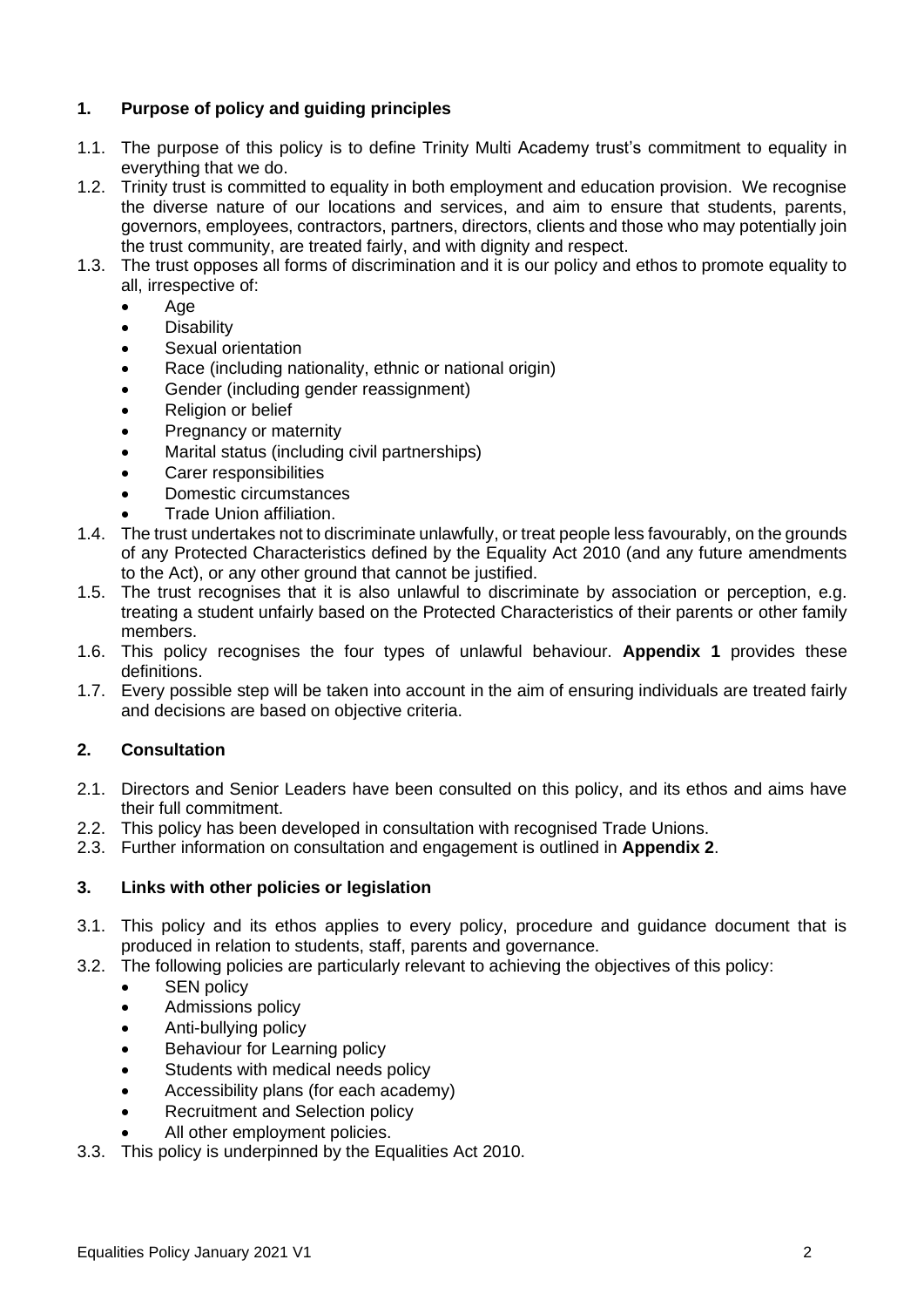# **4. Public Sector Equality Duty (PSED)**

- 4.1. Under the Equality Act 2010 the trust is required to meet the Public Sector Equality Duty (PSED). The trust is required to have due regard to:
	- Eliminate discrimination, harassment, victimisation and other conduct that is prohibited by the Equality Act.
	- Advance equality of opportunity between people who share a protected characteristic and people who do not share it.
	- Foster good relations across all protected characteristics between people who share a protected characteristic and people who do not share it.
- 4.2. In relation to this our Equality Objectives are outlined in **Appendix 2**.

## **5. Equality Statement**

There are some specific areas of the policy:

- 5.1. The trust will ensure that equal opportunities and the principles of fairness underpin all aspects of policy, procedure, education provision, consultation and decision making.
- 5.2. The trust is committed to equality in its delivery of education, whether or not the service is directly provided by us or contracted to a third party provider. Senior leaders will monitor this education provision to ensure that students acquire the skills which enable them to be proactive in their behaviour and learning and to become responsible citizens.
- 5.3. We aim to provide high quality education services, making sure services are easily accessible. We will improve what we do by continuing to consult with staff, students, parents, governors, local communities and other partners about equality issues. We will promote our equal opportunities policy in our contact with parents, staff, governors and external organisations.
- 5.4. We will make every effort in creating equality of opportunity in order to ensure they are accessible and fair to everyone. Every person has the right to be treated fairly, regardless of any criteria as detailed on paragraph 1.3. Where necessary we will implement reasonable adjustments or additional support, to ensure equality of access to an education and suitable learning and working environments.
- 5.5. Our staff and governors who plan, agree and deliver our education provision will recognise diversity and demonstrate a proactive approach in their day-to-day work. They will ensure that everyone is treated fairly, recognising special education or physical needs and understanding differences. Behaviour will reach our high standards of conduct (staff and students) and the learning environment we provide will be safe and accessible for those studying and working.
- 5.6. The trust will adhere to statutory legislation and give consideration to other relevant guidance, which aims to make sure that everyone is treated equitably. We will work with other people and organisations to encourage fair treatment of all. We will collect information, which will help us plan and develop services to meet the special needs of all members of the community.
- 5.7. The trust will not tolerate any form of discriminatory behaviour against members of the trust or local community.

# 5.8. Employment

- 5.8.1. The trust is committed to ensuring that employees have equal access to recruitment and career opportunities, training, and professional development.
- 5.8.2. The trust recognises that the Act extends beyond the protected characteristics of an individual employee and has broader responsibilities to employees and situations that may be covered by the Act. For example, an employee with parental or caring responsibilities for a disabled dependent may have rights under the Act which the trust, as their employer, would need to consider.
- 5.8.3. All recruitment will be within the provisions of the Act, and applications will be monitored to report on recruitment activity, in line with the Act.
- 5.8.4. We will make every effort in creating equality of opportunity for employees, ensuring these are accessible and fair to all. Where necessary we will implement reasonable adjustments or additional support, to ensure equality of access to the working environment and opportunity to undertake the job role successfully.
- 5.8.5. HR policies and procedures will be reviewed regularly to improve, adapt or amend current practices to promote equality of opportunities. All HR and employment policies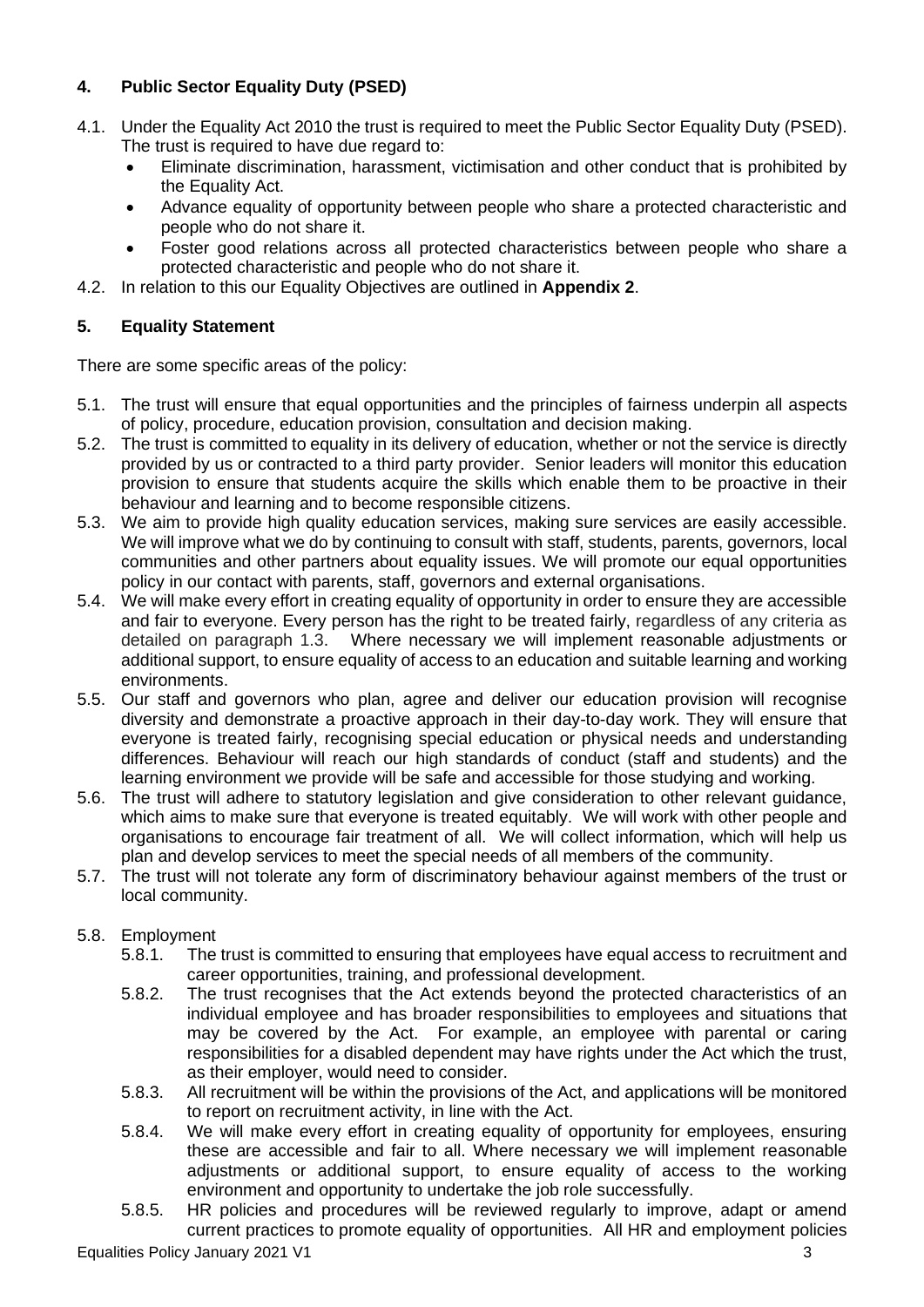will be applied consistently and fairly and refer to the provisions of the Equalities Act 2010.

- 5.8.6. In addition employees have access to a range of policies which aim to support and encourage flexibility and diversity in our workplaces.
- 5.8.7. Employees who are in breach of this policy will be dealt with under the staff disciplinary policy.
- 5.9. Student provisions
	- 5.9.1. The academy will ensure that students are provided with appropriate support to recognise their individual needs. This includes protection under the Act extending the reasonable adjustment duty to require schools to provide auxiliary aids and services to disabled students.
	- 5.9.2. Protection under the Equality Act is extended to students who are pregnant, have recently given birth or are undergoing gender reassignment.
	- 5.9.3. All policies relating to the provision of education, the curriculum, behaviour for learning, attendance, exclusion, medical treatment and Child Protection and safeguarding policies should consider the provisions and duties of the Act. See Section 6.
- 5.10. Contractors and service providers
	- 5.10.1. Across the trust we will ensure that all service providers that are contracted to provide services to students, staff or visitors will comply with Equalities legislation.
	- 5.10.2. Where services are deemed not to meet these standards, in relation to equal opportunities and fairness, contracts may be terminated.
	- 5.10.3. Provision will be made within Service Level Agreements between the trust, or an individual academy and service providers or contractors, that will ensure that services are made available, with due regard for fairness and equality.

#### **6. Positive Action**

6.1. Positive action provisions allow the trust to target measures that are designed to alleviate disadvantages experienced by, or to meet the particular needs of, students with particular protected characteristics. Such measures will need to be a proportionate way of achieving the relevant aim.

## **7. Roles and responsibilities**

- 7.1. The role of Directors and Governing Bodies
	- 7.1.1. Directors will approve this policy and are committed to ensuring that this policy is applied consistently and fairly.
	- 7.1.2. Governors will ensure that this policy is applied consistently and fairly in all aspects of academy life.
	- 7.1.3. The Governing Body will monitor, evaluate and review policies in line with statutory and best practice guidelines.
	- 7.1.4. The Governing Body will nominate a SEN Governor with responsibility for monitoring the quality of the academy's SEN provision.
- 7.2. The role of academy and trust leaders
	- 7.2.1. The role of CEO is to ensure that this policy is applied fairly and consistently across the trust.
	- 7.2.2. The role of a Principal is to ensure that this policy is applied fairly and consistently across an academy.
	- 7.2.3. Academy senior leaders will be responsible for ensuring that their academy offers an inclusive curriculum, which promotes equal opportunity and good relations across all groups of students.
	- 7.2.4. Academy senior leaders will be responsible for ensuring that their academy has in place a SEN policy, pastoral care policies and a Behaviour for Learning policy, all of which will promote equal opportunity and good relations across all groups of students.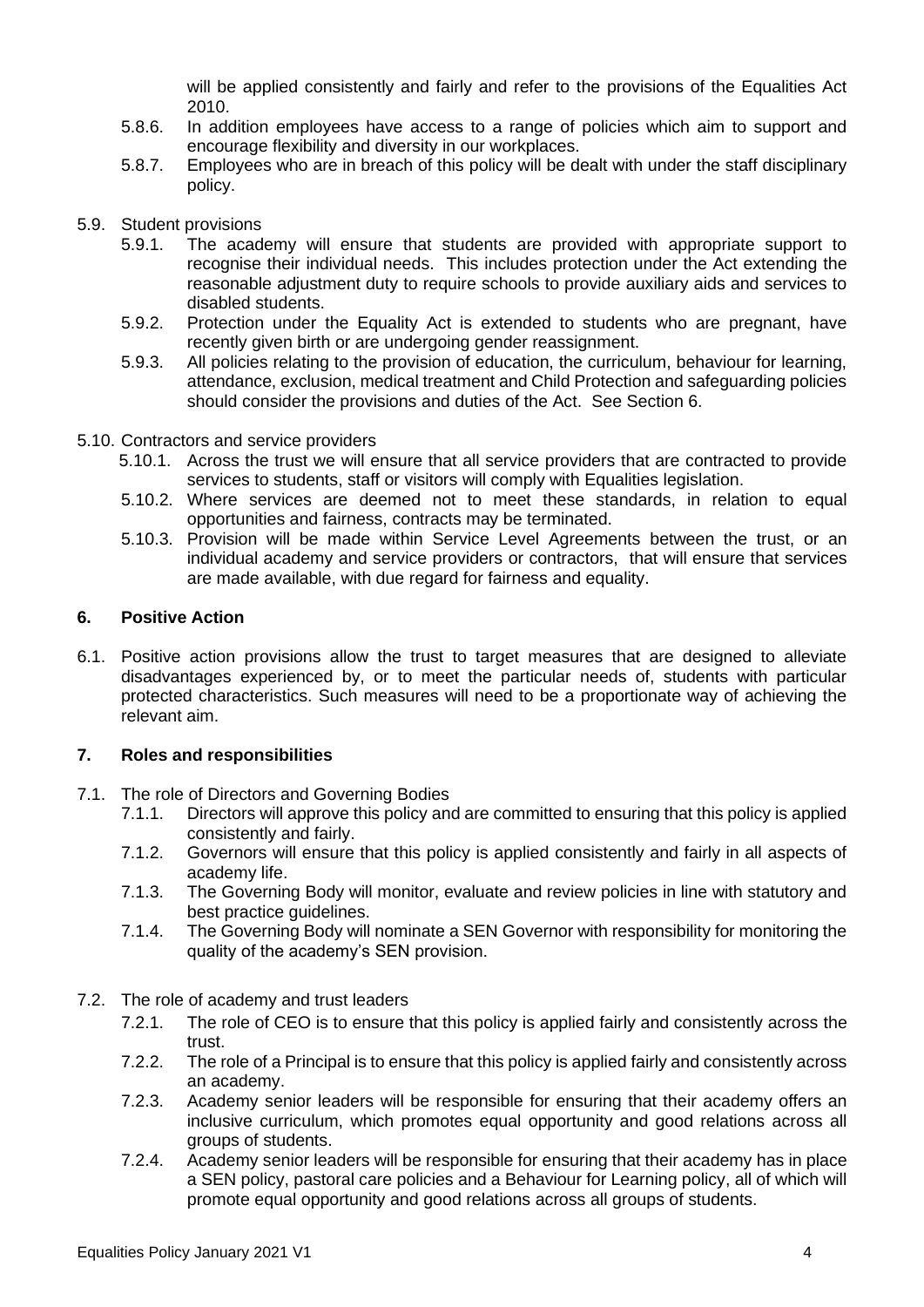- 7.2.5. Academy Senior Leaders will be responsible for ensuring that their academy develops teaching and learning strategies and quality CPD that ensure all staff are able to deliver inclusive learning.
- 7.2.6. The HR Manager is responsible for all employment policies and ensuring the principles of this policy are reflected in all our employment practices. The HR Manager will deal, in the first instance, with complaints raised under the grievance policy.
- 7.2.7. Finance Managers will monitor contractor and service provider compliance, and deal, in the first instance, with complaints.
- 7.2.8. Within each academy the SENCo is responsible for the day-to-day management and coordination of education to students with special, or disability related, needs.
- 7.3. The role of the employee/other staff
	- 7.3.1. The role of all staff is to adhere to this policy, and the spirit of the law.
	- 7.3.2. Complaints from parents, students and the community will be dealt with in line with the academy's complaints procedure, and as such appropriate staff will deal with the relevant stage of the complaint.

## **8. Complaints**

- 8.1. The trust will treat seriously all complaints of unlawful (or potentially unlawful) discrimination.
- 8.2. Any complaints will be investigated in accordance with the grievance, dignity at work or complaints policy, whichever is appropriate.

#### **9. Monitoring and Evaluation**

- 9.1. Recruitment applications will be recorded and monitored to ensure compliance to the policy.
- 9.2. Requirements of contractors and other services managers will be monitored and documented through service level agreements.
- 9.3. Complaints will be monitored by the CEO's PA and the HR Manager will monitor any grievances bought in relation to this policy.
- 9.4. The academy has in place an Equality Impact Assessment tool to ensure that any new policy, or amended policies, are assessed to ensure that a policy, project or scheme does not discriminate against, or disadvantage a particular group of people.
- 9.5. Any reviews to the policy will be consulted on, and bought to a Directors' meeting.

## **10. Further Advice**

- 10.1. The trust recognises that there is a wealth of information relevant to the provisions of the Equality Act 2010. Advice on this policy and more specific legal requirements and definitions is available via:
	- [www.gov.uk/government/publications/equality-act-guidance](http://www.gov.uk/government/publications/equality-act-guidance)
	- [www.gov.uk/government/publications/equality-act-2010-advice-for-schools](https://eur03.safelinks.protection.outlook.com/?url=http%3A%2F%2Fwww.gov.uk%2Fgovernment%2Fpublications%2Fequality-act-2010-advice-for-schools&data=04%7C01%7CH.Singleton%40trinityacademyhalifax.org%7C0630a8060be04542823308d8b3cf809d%7Cae3d210892e840b79cfc9b463f21fd37%7C1%7C0%7C637457051111004763%7CUnknown%7CTWFpbGZsb3d8eyJWIjoiMC4wLjAwMDAiLCJQIjoiV2luMzIiLCJBTiI6Ik1haWwiLCJXVCI6Mn0%3D%7C1000&sdata=MMpR3FC%2FljkcXASHvvuBa4yHPq7IiUyYekKCgr2llI8%3D&reserved=0)
	- [www.equalityhumanrights.com](http://www.equalityhumanrights.com/)

#### **11. Equality Impact Assessment**

11.1. This policy sets out to ensure all stakeholders are treated equally and fairly during their relationship with the academy.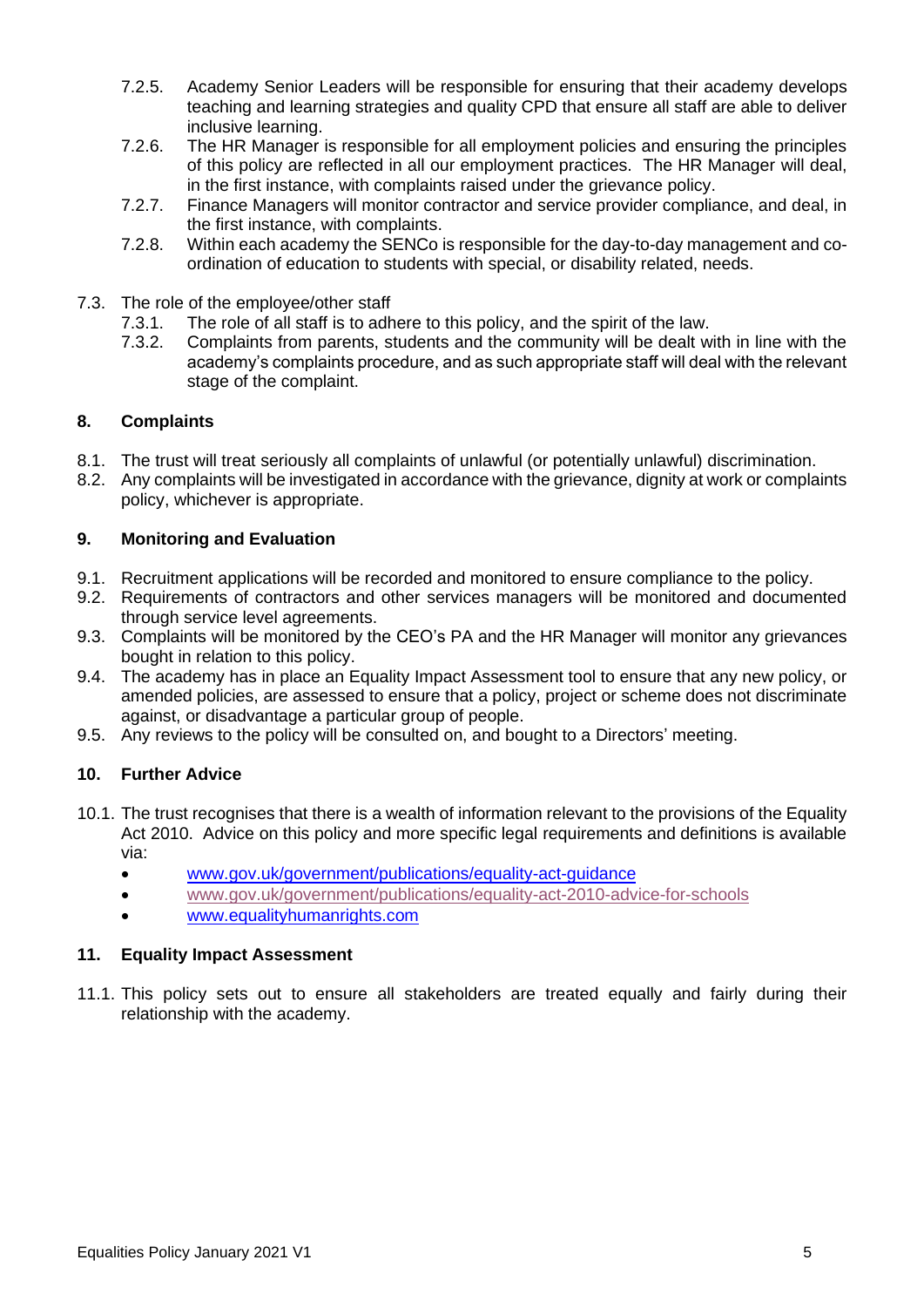#### **Appendix 1**

The Equalities Act 2010 defines four kinds of unlawful behaviour – direct discrimination, indirect discrimination, harassment and victimisation.

**Direct discrimination** occurs when one person treats another less favourably, because of a protected characteristic, than they treat – or would treat – other people. This describes the most clear-cut and obvious examples of discrimination – for example if a school were to refuse to let a student be a prefect because she is a lesbian, or an employee was refused a promotion because of their race.

**Indirect discrimination** occurs when a "provision, criterion or practice" is applied generally but has the effect of putting people with a particular characteristic at a disadvantage when compared to people without that characteristic. An example might be holding a parents' meeting on a Friday evening, which could make it difficult for observant Jewish parents to attend, or arranging the weekly CPD sessions for teachers on days when no part-time staff are available for work. It is a defence against a claim of indirect discrimination if it can be shown to be "a proportionate means of achieving a legitimate aim". This means both that the reason for the rule or practice is legitimate, and that it could not reasonably be achieved in a different way which did not discriminate.

**Harassment** has a specific legal definition in the Act - it is "unwanted conduct, related to a relevant protected characteristic, which has the purpose or effect of violating a person's dignity or creating an intimidating, hostile, degrading, humiliating or offensive environment for that person". This covers unpleasant and bullying behaviour, but potentially extends also to actions which, whether intentionally or unintentionally, cause offence to a person because of a protected characteristic.

Where schools are concerned, the offence of harassment as defined in this way in the Act applies only to harassment because of disability, race, sex or pregnancy and maternity, and not to religion or belief, sexual orientation or gender reassignment. It is very important to recognise that this does **not** mean that schools are free to bully or harass pupils on these other grounds - to do so would still be unlawful as well as unacceptable. Any case against the school would be on grounds of direct discrimination rather than harassment.

**Victimisation** occurs when a person is treated less favourably than they otherwise would have been because of something they have done ("a protected act") in connection with the Act. A protected act might involve, for example, making an allegation of discrimination or bringing a case under the Act, or supporting another person's complaint by giving evidence or information, but it includes anything that is done under or in connection with the Act. Even if what a person did or said was incorrect or misconceived, for example based on a misunderstanding of the situation or of what the law provides, they are protected against retaliation unless they were acting in bad faith. The reason for this is to ensure that people are not afraid to raise genuine concerns about discrimination because of fear of retaliation.

As well as it being unlawful to victimise a person who does a protected act, a child must not be victimised because of something done by their parent or a sibling in relation to the Act. This means that a child must not be made to suffer in any way because, for example, her mother has made a complaint of sex discrimination against the school, or her brother has claimed that a teacher is bullying him because he is gay, whether or not the mother or brother was acting in good faith.

If a pupil has himself or herself done a protected act – such as making a complaint of discrimination against a teacher – then the child's own good faith will be relevant. For example, if the parent's complaint is based on information from her son and the son was deliberately lying, it is not victimisation for the school to punish him in the same way as it might do any other dishonest pupil. Unless it can be clear that the mother was also acting in bad faith (for example that she knew her son was lying) it would still be unlawful to victimise her for pursuing the complaint.

The Dignity at Work policy contains more specific advice and examples in relation to Harassment and Victimisation in employment situations.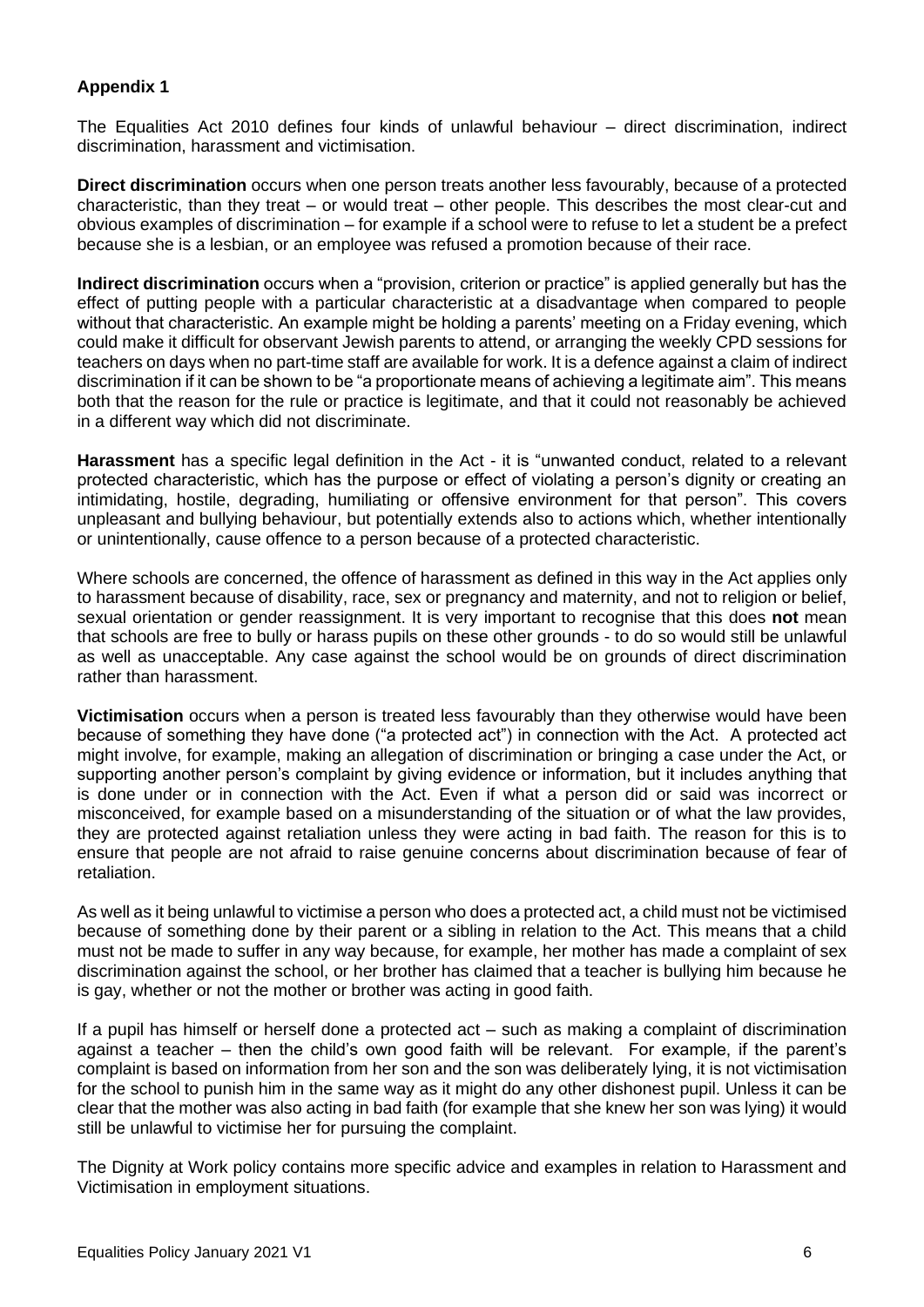## **Appendix 2 – Equality Objectives**

Our equality objectives are based on our analysis of data and other information. They focus on those areas where we have agreed to take action to improve equality and opportunity. Trinity Multi Academy trust has set out the following equality objectives for the next three years. All of these objectives and actions to achieve them are detailed in academy and trust improvement plans.

#### **In relation to Achievement:**

- We are committed to improving the attainment of vulnerable groups of students, including students with Special Educational Needs, students with disabilities and those entitled to Free School Meals so that the gap between their attainment and that of other students is narrowed.
- We will aim to raise aspirations among children and young people, their parents and communities and raise awareness of career and higher education opportunities, to challenge stereotypes.

#### **In relation to Teaching and Learning:**

- We will ensure that our curriculum (including our programme of enrichment and extra-curricular activities) actively is broad and balanced and provides opportunities for all students and promotes understanding between different groups of people, cultures and societies.
- Our curriculum will include an element of PHSE education that tackles stereotypes and challenges student's perceptions.

#### **In relation to Behaviour and Safety:**

- We will maintain a rigorous anti-bullying stance so that all students and staff, including those with protected characteristics, are protected from harassment and discrimination of all kinds.
- We will ensure the promotion of our Christian values and British values through our curriculum. This will support and develop our students into responsible citizens of the future.
- Our behaviour for learning policies will outline how we will deal with students who use discriminatory homophobic or otherwise offensive language.

#### **In relation to Leadership and Management:**

- We will demonstrate our commitment to equality and diversity through consistent application of our policies and procedures.
- We will ensure that our systems for recruiting, retaining and managing staff (and potential applicants) support all those in groups protected by the Equalities Act.
- We will undertake equality assessments of all new and existing policies and procedures.

#### **How we will consult and engage our stakeholders with regard to our PSED:**

We aim to engage and consult with our stakeholders (including parents, students, governor's staff and local communities) so we can develop our awareness and review the impact of our policies and equality objectives.

Examples of our engagement and consultation include:

- Student surveys, 'Student Voice' forums and school council structures
- Student school leader programmes
- Staff surveys
- Recognised Trade Union consultation instrument
- Parents forum
- Parent and Community governors
- Open events/Parents Evenings/SLG 'drop in' sessions
- School magazines and other communication channels.

#### **How we will demonstrate we meet our PSED:**